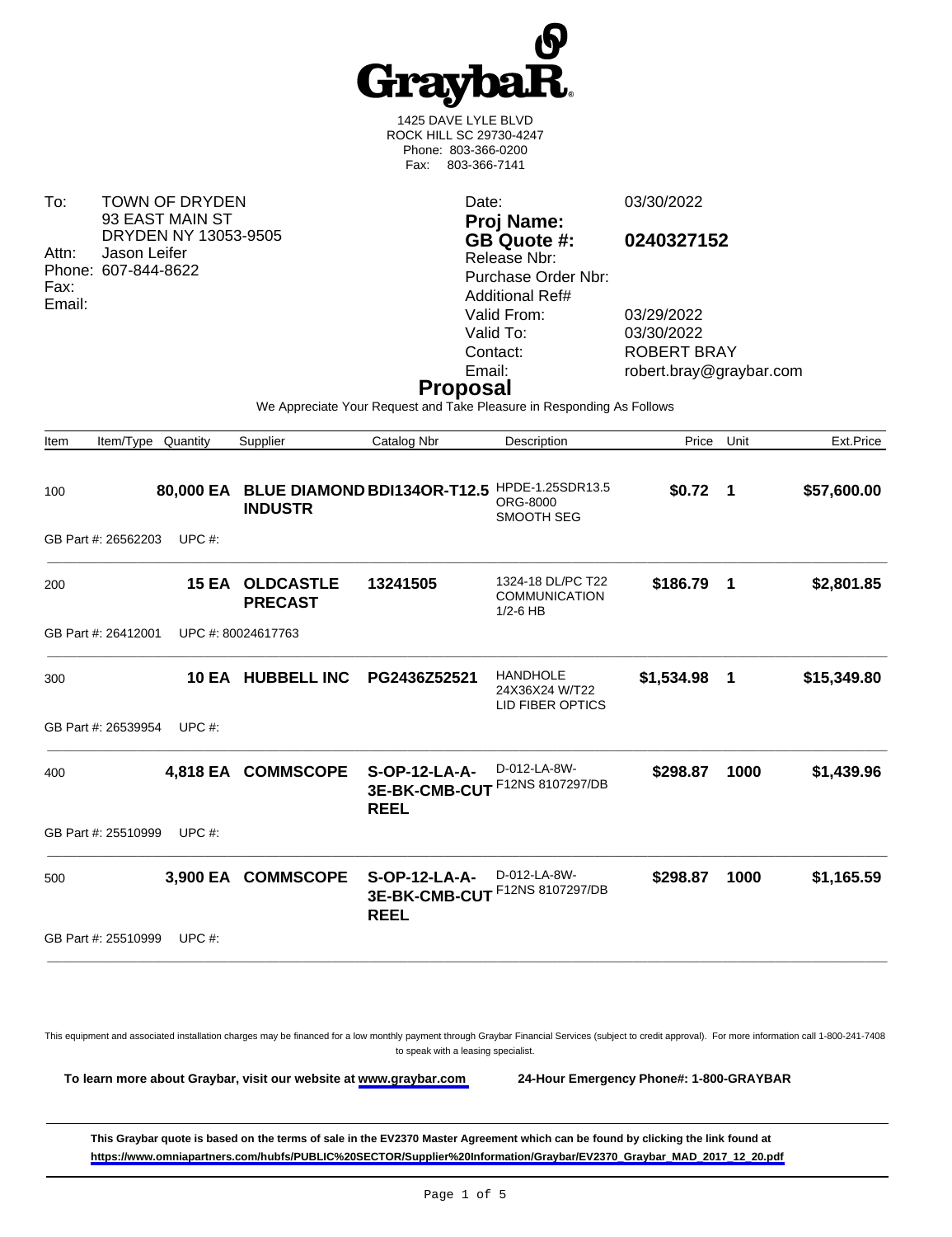To: TOWN OF DRYDEN 93 EAST MAIN ST DRYDEN NY 13053-9505

Date: 03/30/2022

### **Proj Name: GB Quote #: 0240327152**

Attn: Jason Leifer

# **Proposal**

We Appreciate Your Request and Take Pleasure in Responding As Follows

600 **3,660 EA COMMSCOPE S-OP-12-LA-A-3E-BK-CMB-CUT** F12NS 8107297/DB **REEL** D-012-LA-8W-**\$298.87 1000 \$1,093.86**  GB Part #: 25510999 UPC #: \_\_\_\_\_\_\_\_\_\_\_\_\_\_\_\_\_\_\_\_\_\_\_\_\_\_\_\_\_\_\_\_\_\_\_\_\_\_\_\_\_\_\_\_\_\_\_\_\_\_\_\_\_\_\_\_\_\_\_\_\_\_\_\_\_\_\_\_\_\_\_\_\_\_\_\_\_\_\_\_\_\_\_\_\_\_\_\_\_\_\_\_\_\_\_\_\_\_\_\_\_\_\_\_\_\_\_\_\_\_\_\_ 700 **7,534 EA COMMSCOPE S-OP-24-LA-A-3E-BK-CMB-CUT** F12NS 8107298/DB **REEL** D-024-LA-8W-**\$373.20 1000 \$2,811.69**  GB Part #: 25678932 UPC #: \_\_\_\_\_\_\_\_\_\_\_\_\_\_\_\_\_\_\_\_\_\_\_\_\_\_\_\_\_\_\_\_\_\_\_\_\_\_\_\_\_\_\_\_\_\_\_\_\_\_\_\_\_\_\_\_\_\_\_\_\_\_\_\_\_\_\_\_\_\_\_\_\_\_\_\_\_\_\_\_\_\_\_\_\_\_\_\_\_\_\_\_\_\_\_\_\_\_\_\_\_\_\_\_\_\_\_\_\_\_\_\_ 800 **3,625 EA COMMSCOPE S-OP-24-LA-A-3E-BK-CMB-CUT** F12NS 8107298/DB **REEL** D-024-LA-8W-**\$373.20 1000 \$1,352.85**  GB Part #: 25678932 UPC #: \_\_\_\_\_\_\_\_\_\_\_\_\_\_\_\_\_\_\_\_\_\_\_\_\_\_\_\_\_\_\_\_\_\_\_\_\_\_\_\_\_\_\_\_\_\_\_\_\_\_\_\_\_\_\_\_\_\_\_\_\_\_\_\_\_\_\_\_\_\_\_\_\_\_\_\_\_\_\_\_\_\_\_\_\_\_\_\_\_\_\_\_\_\_\_\_\_\_\_\_\_\_\_\_\_\_\_\_\_\_\_\_ 900 **100 EA DURA-LINE 20001845** PUSH-LOCK COUPLER 1.25 IN ORG 1.66 OD **\$5.35 1 \$535.00**  GB Part #: 25437161 UPC #: \_\_\_\_\_\_\_\_\_\_\_\_\_\_\_\_\_\_\_\_\_\_\_\_\_\_\_\_\_\_\_\_\_\_\_\_\_\_\_\_\_\_\_\_\_\_\_\_\_\_\_\_\_\_\_\_\_\_\_\_\_\_\_\_\_\_\_\_\_\_\_\_\_\_\_\_\_\_\_\_\_\_\_\_\_\_\_\_\_\_\_\_\_\_\_\_\_\_\_\_\_\_\_\_\_\_\_\_\_\_\_\_ 1000 **5 EA NEPTCO INC WP1800P/1300FT**1800 LBS MULETAPE PAIL PREMISE 3 IN 1 **\$95.60 1 \$478.00**  GB Part #: 25309429 UPC #: \_\_\_\_\_\_\_\_\_\_\_\_\_\_\_\_\_\_\_\_\_\_\_\_\_\_\_\_\_\_\_\_\_\_\_\_\_\_\_\_\_\_\_\_\_\_\_\_\_\_\_\_\_\_\_\_\_\_\_\_\_\_\_\_\_\_\_\_\_\_\_\_\_\_\_\_\_\_\_\_\_\_\_\_\_\_\_\_\_\_\_\_\_\_\_\_\_\_\_\_\_\_\_\_\_\_\_\_\_\_\_\_ 1100 **5 EA NEPTCO INC RT1800W** OR-WATER BLOCKING TRACESAFE 19AWG 2500FT **\$576.30 1 \$2,881.50**  GB Part #: 25712252 UPC #: \_\_\_\_\_\_\_\_\_\_\_\_\_\_\_\_\_\_\_\_\_\_\_\_\_\_\_\_\_\_\_\_\_\_\_\_\_\_\_\_\_\_\_\_\_\_\_\_\_\_\_\_\_\_\_\_\_\_\_\_\_\_\_\_\_\_\_\_\_\_\_\_\_\_\_\_\_\_\_\_\_\_\_\_\_\_\_\_\_\_\_\_\_\_\_\_\_\_\_\_\_\_\_\_\_\_\_\_\_\_\_\_ 1200 **100 EA NEPTCO INC TS-ULC** CLEAR-TS UNIV LOCATE CONNECTOR 66957 **\$9.20 1 \$920.00**  GB Part #: 26370840 UPC #: **This Graybar quote is based on the terms of sale in the EV2370 Master Agreement which can be found by clicking the link found at**  This equipment and associated installation charges may be financed for a low monthly payment through Graybar Financial Services (subject to credit approval). For more information call 1-800-241-7408 to speak with a leasing specialist. **To learn more about Graybar, visit our website at [www.graybar.com](www.graybar.com ) 24-Hour Emergency Phone#: 1-800-GRAYBAR**

**[https://www.omniapartners.com/hubfs/PUBLIC%20SECTOR/Supplier%20Information/Graybar/EV2370\\_Graybar\\_MAD\\_2017\\_12\\_20.pdf](https://www.omniapartners.com/hubfs/PUBLIC%20SECTOR/Supplier%20Information/Graybar/EV2370_Graybar_MAD_2017_12_20.pdf)**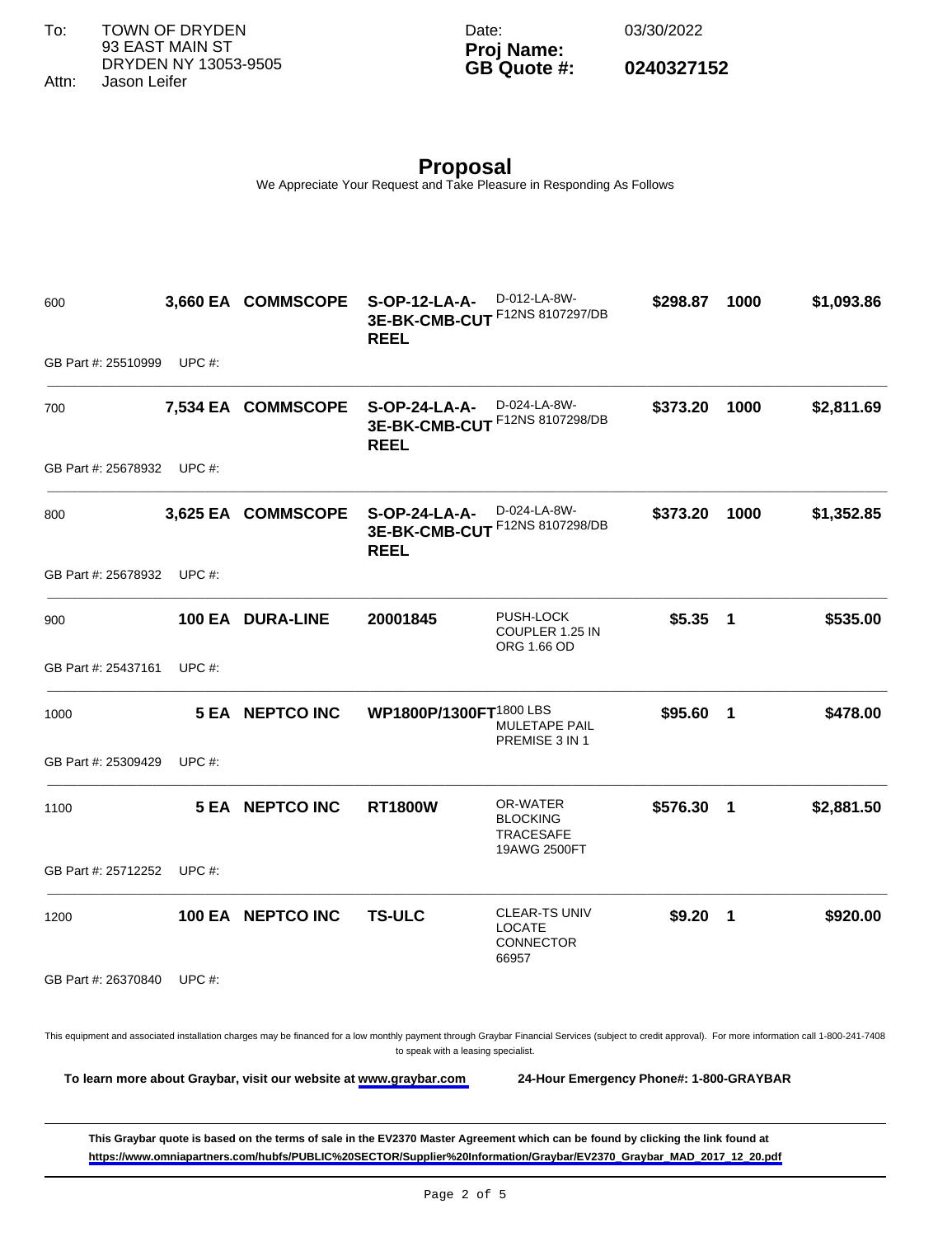Date: 03/30/2022

## **Proj Name: GB Quote #: 0240327152**

**Proposal** We Appreciate Your Request and Take Pleasure in Responding As Follows

\_\_\_\_\_\_\_\_\_\_\_\_\_\_\_\_\_\_\_\_\_\_\_\_\_\_\_\_\_\_\_\_\_\_\_\_\_\_\_\_\_\_\_\_\_\_\_\_\_\_\_\_\_\_\_\_\_\_\_\_\_\_\_\_\_\_\_\_\_\_\_\_\_\_\_\_\_\_\_\_\_\_\_\_\_\_\_\_\_\_\_\_\_\_\_\_\_\_\_\_\_\_\_\_\_\_\_\_\_\_\_\_

| GB Part #: 96082568              |                                                 |                                |                                                                 |            |      |            |
|----------------------------------|-------------------------------------------------|--------------------------------|-----------------------------------------------------------------|------------|------|------------|
|                                  | UPC #: 02786803000                              |                                |                                                                 |            |      |            |
| 1400                             | <b>15 EA ERICO PROD</b>                         | 615840                         | 5/8X4FT<br>COPPER-BONDED<br><b>GROUND ROD</b><br><b>POINTED</b> | $$13.37$ 1 |      | \$200.55   |
| GB Part #: 26053236              | UPC #: 78285660246                              |                                |                                                                 |            |      |            |
| 1500                             | <b>15 EA ERICO PROD</b>                         | <b>EK17</b>                    | CLAMPPIPE/REBA<br>R/GRD<br>ROD10MM-25MM<br>(1/2)                | $$6.56$ 1  |      | \$98.40    |
| GB Part #: 25075509              | UPC #: 78285657558                              |                                |                                                                 |            |      |            |
| 1600                             | 500 EA WIRE                                     | THHN-2-STR-<br><b>BLK-500R</b> | THHN/THWN-2 19<br><b>STR 600V 90DEG</b><br>CU                   | \$2,388.40 | 1000 | \$1,194.20 |
| GB Part #: 89088499              | UPC #: 98010023300                              |                                |                                                                 |            |      |            |
| 1700                             | 2,000 EA COMMSCOPE                              | <b>SMOUV-1120-01</b>           | <b>FOSC ACC SMOUV</b><br>1120-01<br>369305-000                  | $$0.23$ 1  |      | \$460.00   |
| GB Part #: 25308758<br>UPC $#$ : |                                                 |                                |                                                                 |            |      |            |
| 1800                             | 10 EA AFL<br><b>TELECOMMUNI</b><br><b>CATIO</b> | AX-TRAY-2S-2                   | APEX X-2S SPLICE<br><b>TRAY FULLY</b><br>LOADED                 | $$15.91$ 1 |      | \$159.10   |
| GB Part #: 26507215<br>UPC $#$ : |                                                 |                                |                                                                 |            |      |            |
| 1900                             | <b>150 EA CONDUIT</b>                           | 3-GALV                         | 3-RIGID CONDUIT                                                 | \$2,359.05 | 100  | \$3,538.58 |
| GB Part #: 88272889              | UPC #: 98001000108                              |                                |                                                                 |            |      |            |

This equipment and associated installation charges may be financed for a low monthly payment through Graybar Financial Services (subject to credit approval). For more information call 1-800-241-7408 to speak with a leasing specialist.

**To learn more about Graybar, visit our website at [www.graybar.com](www.graybar.com ) 24-Hour Emergency Phone#: 1-800-GRAYBAR**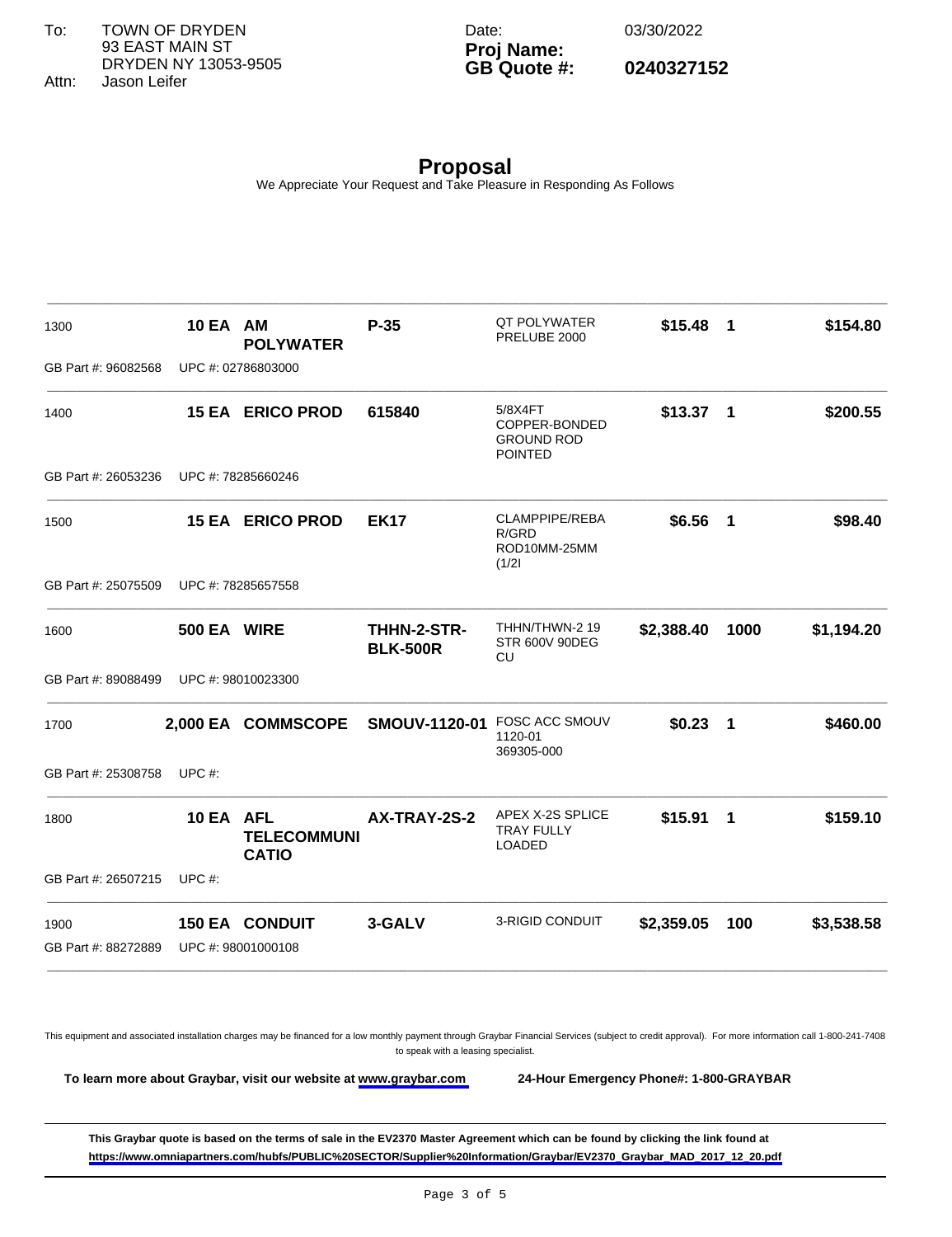To: TOWN OF DRYDEN 93 EAST MAIN ST DRYDEN NY 13053-9505 Attn: Jason Leifer

Date: 03/30/2022

# **Proj Name: GB Quote #: 0240327152**

**Proposal** We Appreciate Your Request and Take Pleasure in Responding As Follows

| 2000 | <b>15 EA CONDUIT</b>                   | 3-GALV-COUP | 3-GALVANIZED<br><b>RIGID COUPLING</b> | \$2,734.03 | 100 | \$410.10 |
|------|----------------------------------------|-------------|---------------------------------------|------------|-----|----------|
|      | GB Part #: 88273268 UPC #: 78669200138 |             |                                       |            |     |          |
|      |                                        |             |                                       |            |     |          |

**Total in USD (Tax not included): \$94,645.83** 

This equipment and associated installation charges may be financed for a low monthly payment through Graybar Financial Services (subject to credit approval). For more information call 1-800-241-7408 to speak with a leasing specialist.

**To learn more about Graybar, visit our website at [www.graybar.com](www.graybar.com ) 24-Hour Emergency Phone#: 1-800-GRAYBAR**